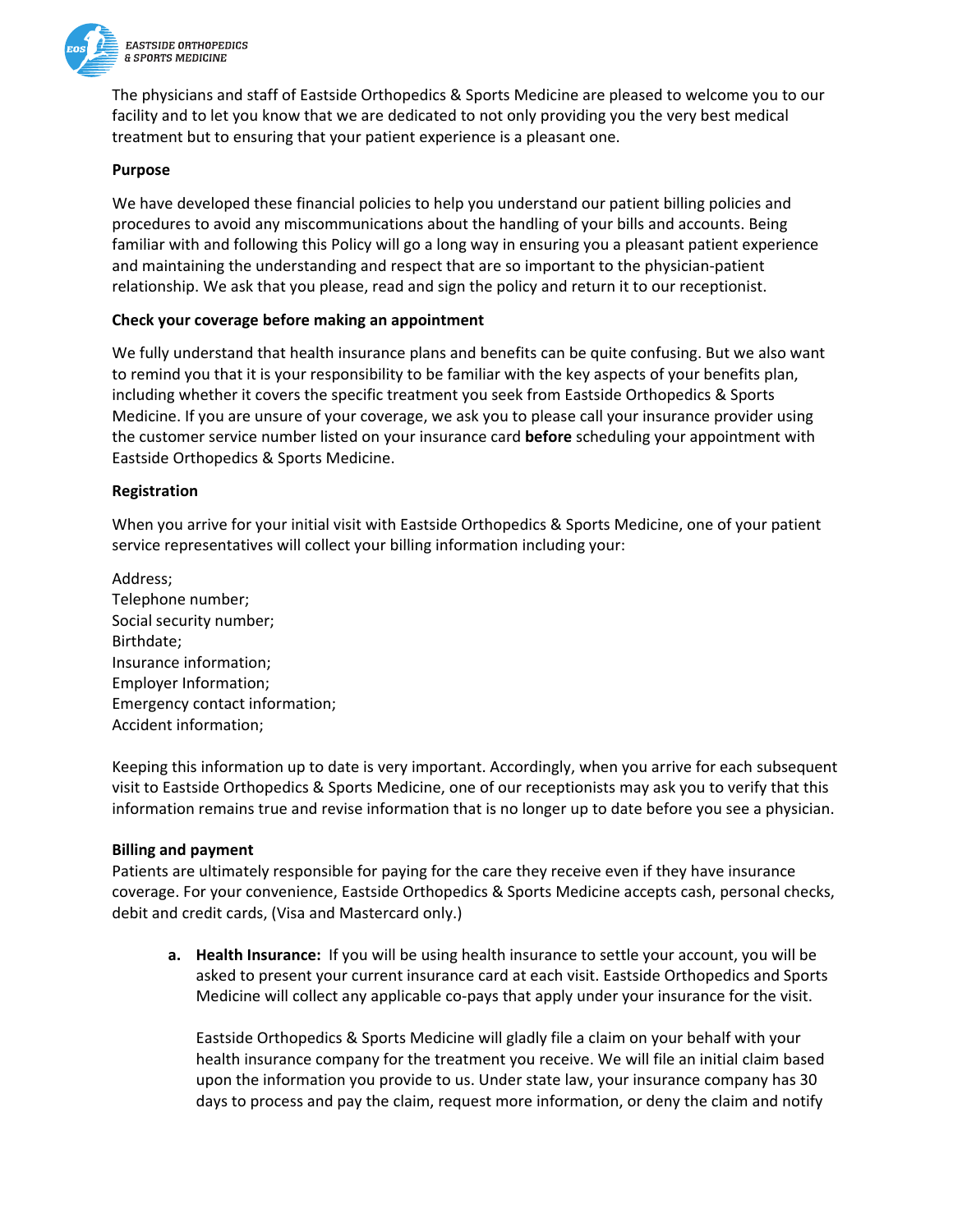us of the decision. You are responsible for services you receive from Eastside Orthopedics & Sports Medicine that your insurance plan does not cover.

- **b. Self‐pay:** A self‐pay account is defined as follows: A patient does not have a valid insurance referral on file; Patient does not have health insurance coverage; Patient is covered under a insurance plan Eastside Orthopedics & Sports Medicine does not participate in. If you are self-pay, you will be expected to pay the day's charges on the day of the service. If you are having surgery you will be expected to make mutually agreeable payment arrangements before receiving the service.
- **c. Workers' Compensation:** Eastside Orthopedics & Sports Medicine provide services under workers' compensation plans. If you need to see a physician for an injury or illness related to your employment, please contact your employer to complete the "801" first report of injury form. Failure to properly report this injury to your employer may result in your claim being denied. Denied claims will be your responsibility. You will need to provide us with the claim number if available, as well as the address to which the bill is to be sent.
- **d. Automobile Injuries':** If your visit is related to an automobile accident, Eastside Orthopedics & Sports Medicine request that you provide us with information that will assist us in getting your medical claims paid. Please contact your automobile insurance and request the Personal Injury Protection Forms to complete.
- **e. Third party liability claims:** If your services are due to a third party liability claim, Eastside Orthopedics & Sports Medicine reserves the right to treat the claims as a self‐pay account as the liability claim does not guarantee payment.

# **6. Un‐canceled appointment fee**

Eastside Orthopedics & Sports Medicine requests that patients please give at least 24 hours' notice (one business day) if they will not be able to keep their appointment. Patients who fail to provide appropriate notice may be charged a cancellation fee of up to \$50.00.

# **7. Returned checks fee**

Eastside Orthopedics & Sports Medicine will charge a returned check fee of \$35 for any check returned by your bank for non‐payment (insufficient funds).

# **8. Billing statements**

Eastside Orthopedics & Sports Medicine will send you an itemized statement listing the services you are being billed for and the balance due for the service from both you and your insurance company. All balances are due in full within 30 days of the statement date. If you have any questions or concerns regarding your account or insurance claim, please contact our Business Office. Our representatives will make every effort to assist you, clarify any misunderstandings, and provide you the information you need to resolve your problem and restore your account to good standing. Eastside Orthopedics & Sports Medicine reserves the right to report delinquent accounts to credit bureaus, take other collection action, or terminate you as a patient of this practice.